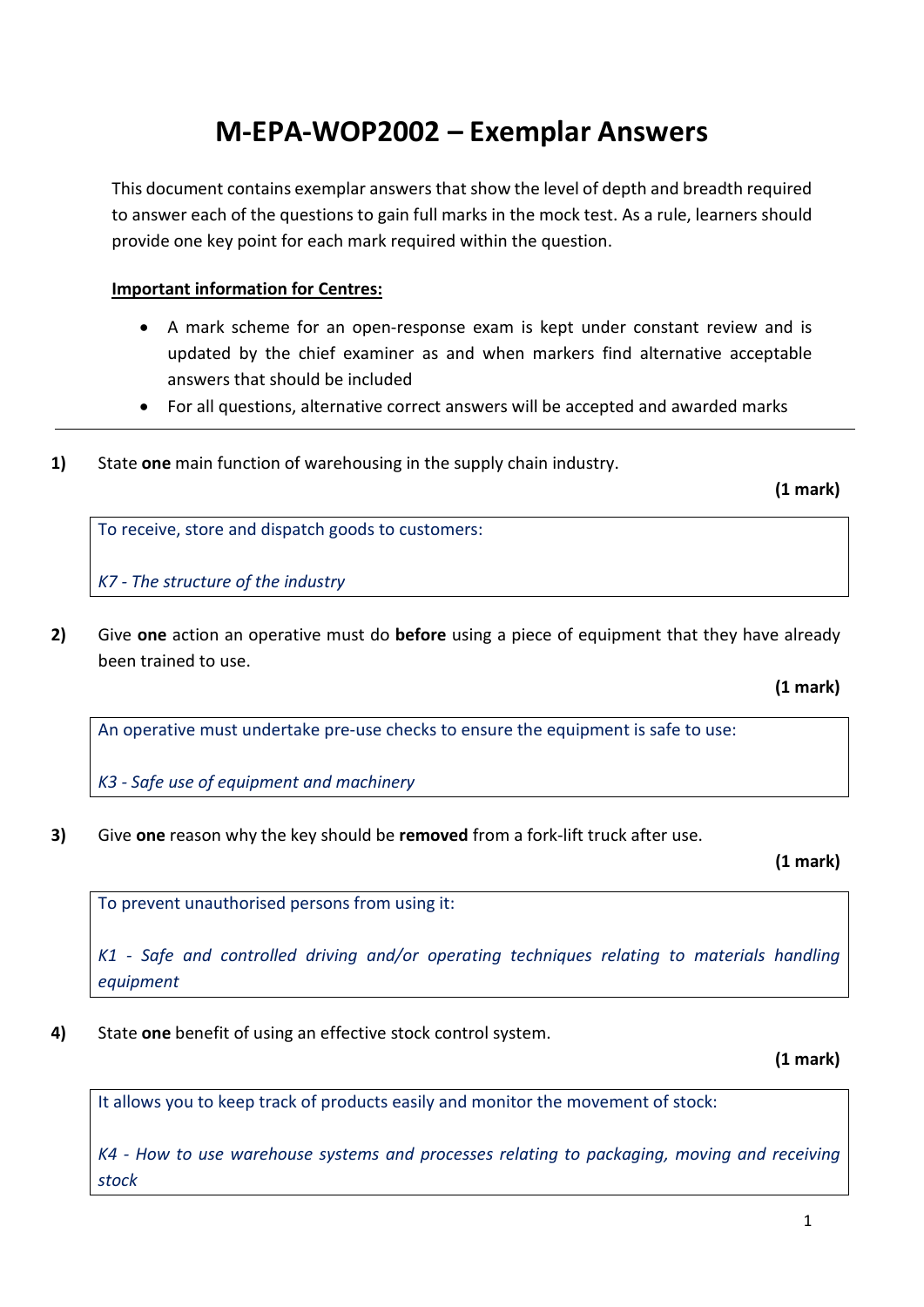# **5)** State **one** of the safest ways to stack goods when using a hand pallet truck.

#### **(1 mark)**

Stack the goods so that you still have a clear view over the load and make sure the goods are secure prior to moving:

*K1 - Safe and controlled driving and/or operating techniques relating to materials handling equipment.*

**6)** State **one** benefit to a warehouse of using a bar code scanning system.

**(1 mark)**

Stock reports are more accurate as it reduces the possibility of human error:

*K5 - How to use relevant IT, technology, and systems*

**7)** State **one** of the most appropriate methods to ensure that the correct delivery of stock has been received.

**(1 mark)**

Check the delivery against the delivery note to make sure it matches exactly:

*K4 - How to use warehouse systems and processes relating to packaging, moving and receiving stock*

**8)** State **one** of the main responsibilities of an **employee** under health and safety legislation.

**(1 mark)**

To wear the appropriate PPE for the task in hand and the environment the employee is working in:

*K6 - Relevant regulation and legislation governing the Supply Chain Industry*

**9)** State **one** requirement under LOLER (Lifting Operations and Lifting Equipment Regulations).

**(1 mark)**

That the Lifting Equipment must be suitable for the job:

*K6 - Relevant regulation and legislation governing the Supply Chain Industry*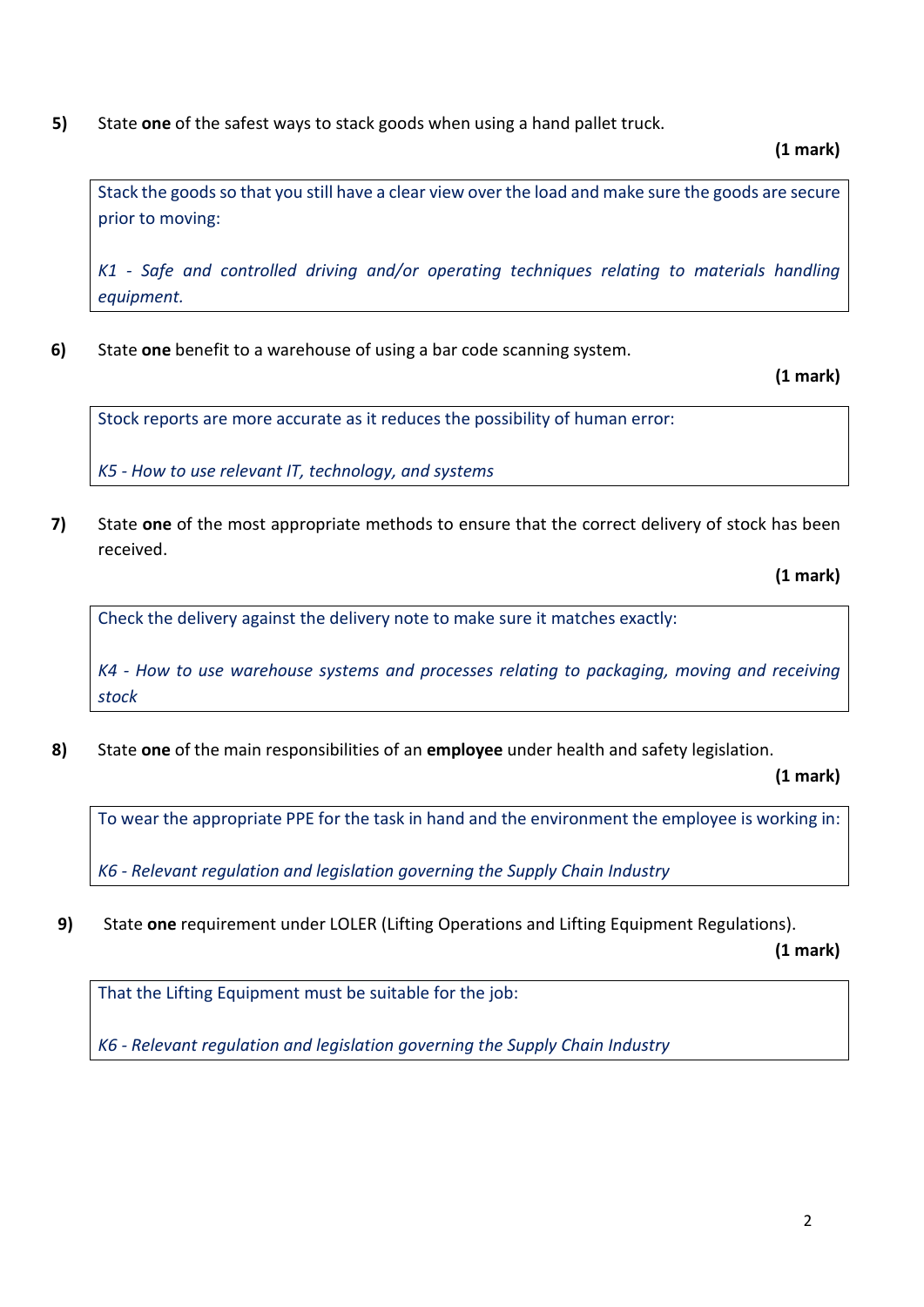- **10)** Outline **two** ways that warehouse operatives can work to **minimise** their impact on the environment.
	- 1. By recycling waste correctly.
	- 2. By only using as much packing material as is required for the safety and security of the product:

*K2 - The environmental impact of the industry and how it can be minimised*

**11)** State **one** benefit of providing excellent customer service.

It can lead to a good reputation for the company and consequentially an increase in customers and sales**:**

*K8 - The importance of delivering excellent customer service*

**12)** State **one** key feature of a company's brand.

**(1 mark)**

**(1 mark)**

It's a feature that distinguishes the organisation from its rivals for example a company logo:

*K9 - The vision, objectives and brand of the organisation*

**13)** State **one** way to keep up to date with new technology.

**(1 mark)**

Attending any training updates:

*K10 - Proposed and actual changes to systems, processes and technology*

**14)** You are explaining the fire and evacuation procedures to a new employee as part of their induction in the warehouse. Give **two** examples of how you can check that they understand the procedures you have explained.

**(2 marks)**

- 1. Ask them to repeat back to you their understanding of the procedure
- 2. Ask questions to check their understanding:

*B1 - Communicate effectively with customers and colleagues*

**(2 marks)**